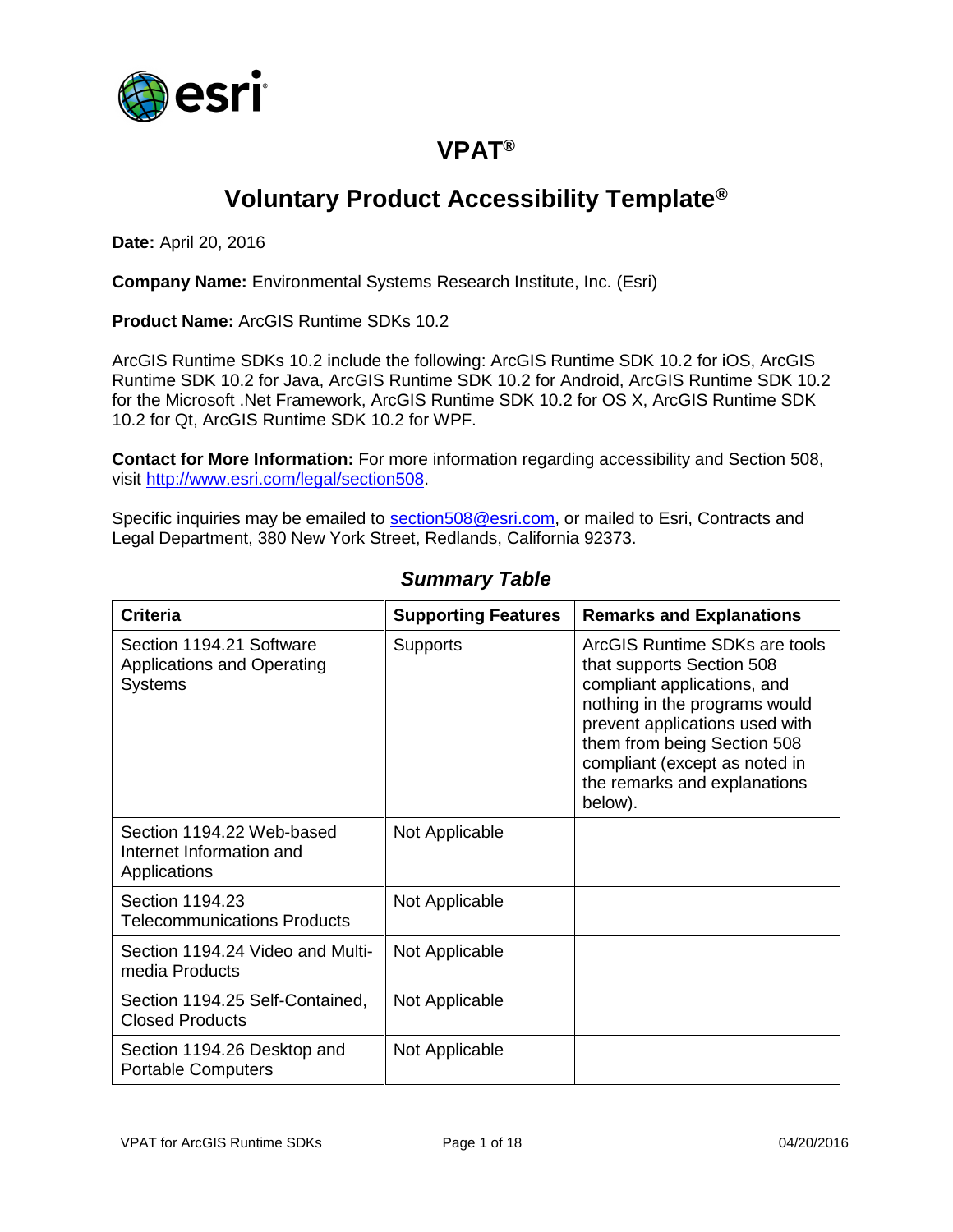| Section 1194.31 Functional<br>Performance Criteria        | <b>Generally Supports</b><br>(see remarks and<br>explanations for<br>exceptions) | See the remarks and<br>explanations below. |
|-----------------------------------------------------------|----------------------------------------------------------------------------------|--------------------------------------------|
| Section 1194.41 Information,<br>Documentation and Support | <b>Supports</b>                                                                  | See the remarks and<br>explanations below. |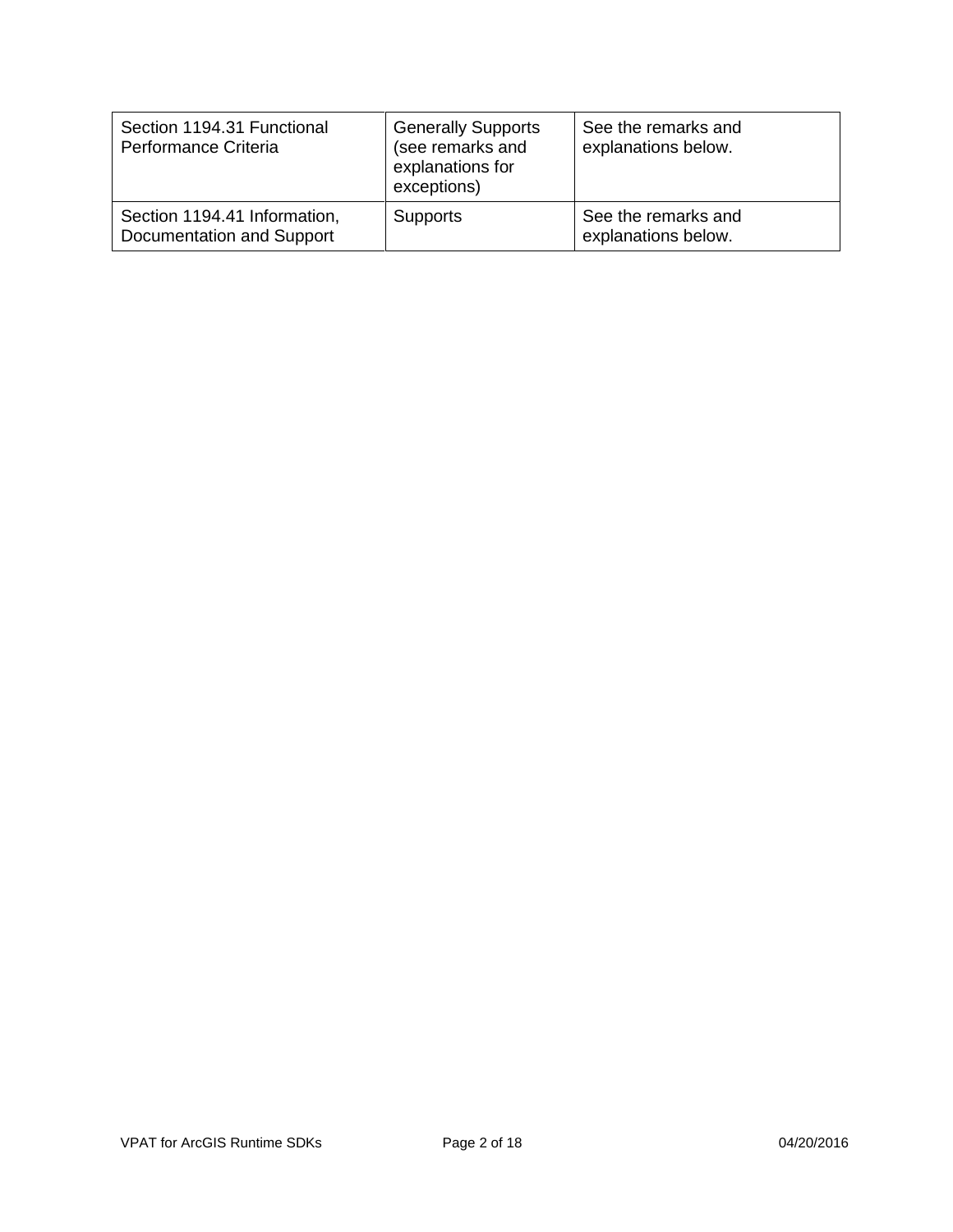| <b>Criteria</b>                                                                                                                                                                                                                                                                                                                                                                                                                                                                                                                                                                                         | <b>Supporting Features</b> | <b>Remarks and Explanations</b> |
|---------------------------------------------------------------------------------------------------------------------------------------------------------------------------------------------------------------------------------------------------------------------------------------------------------------------------------------------------------------------------------------------------------------------------------------------------------------------------------------------------------------------------------------------------------------------------------------------------------|----------------------------|---------------------------------|
| (a) When software is designed to<br>run on a system that has a<br>keyboard, product functions shall<br>be executable from a keyboard<br>where the function itself or the<br>result of performing a function<br>can be discerned textually.                                                                                                                                                                                                                                                                                                                                                              | <b>Supports</b>            |                                 |
| (b) Applications shall not disrupt<br>or disable activated features of<br>other products that are identified<br>as accessibility features, where<br>those features are developed and<br>documented according to<br>industry standards. Applications<br>also shall not disrupt or disable<br>activated features of any<br>operating system that are<br>identified as accessibility features<br>where the application<br>programming interface for those<br>accessibility features has been<br>documented by the manufacturer<br>of the operating system and is<br>available to the product<br>developer. | Supports                   |                                 |
| (c) A well-defined on-screen<br>indication of the current focus<br>shall be provided that moves<br>among interactive interface<br>elements as the input focus<br>changes. The focus shall be<br>programmatically exposed so<br>that Assistive Technology can<br>track focus and focus changes.                                                                                                                                                                                                                                                                                                          | <b>Supports</b>            |                                 |
| (d) Sufficient information about a<br>user interface element including<br>the identity, operation and state<br>of the element shall be available<br>to Assistive Technology. When<br>an image represents a program<br>element, the information<br>conveyed by the image must also<br>be available in text.                                                                                                                                                                                                                                                                                              | <b>Supports</b>            |                                 |
| (e) When bitmap images are<br>used to identify controls, status                                                                                                                                                                                                                                                                                                                                                                                                                                                                                                                                         | <b>Supports</b>            |                                 |

*Section 1194.21 Software Applications and Operating Systems – Detail*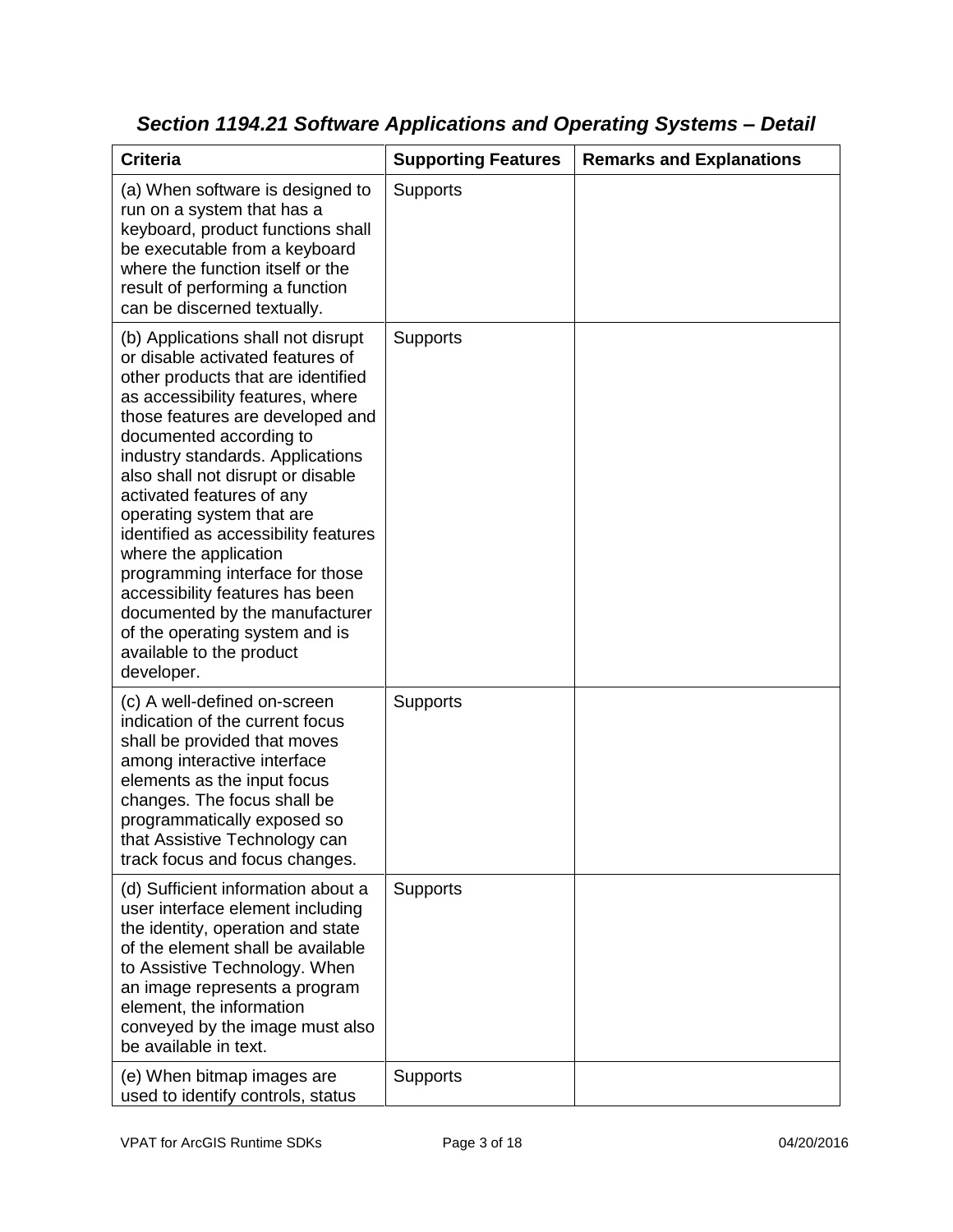| indicators, or other programmatic<br>elements, the meaning assigned<br>to those images shall be<br>consistent throughout an<br>application's performance.                                                                                                           |                 |  |
|---------------------------------------------------------------------------------------------------------------------------------------------------------------------------------------------------------------------------------------------------------------------|-----------------|--|
| (f) Textual information shall be<br>provided through operating<br>system functions for displaying<br>text. The minimum information<br>that shall be made available is<br>text content, text input caret<br>location, and text attributes.                           | <b>Supports</b> |  |
| (g) Applications shall not override<br>user selected contrast and color<br>selections and other individual<br>display attributes.                                                                                                                                   | <b>Supports</b> |  |
| (h) When animation is displayed,<br>the information shall be<br>displayable in at least one non-<br>animated presentation mode at<br>the option of the user.                                                                                                        | <b>Supports</b> |  |
| (i) Color coding shall not be used<br>as the only means of conveying<br>information, indicating an action,<br>prompting a response, or<br>distinguishing a visual element.                                                                                          | Supports        |  |
| (j) When a product permits a user<br>to adjust color and contrast<br>settings, a variety of color<br>selections capable of producing a<br>range of contrast levels shall be<br>provided.                                                                            | <b>Supports</b> |  |
| (k) Software shall not use<br>flashing or blinking text, objects,<br>or other elements having a flash<br>or blink frequency greater than 2<br>Hz and lower than 55 Hz.                                                                                              | <b>Supports</b> |  |
| (I) When electronic forms are<br>used, the form shall allow people<br>using Assistive Technology to<br>access the information, field<br>elements, and functionality<br>required for completion and<br>submission of the form, including<br>all directions and cues. | Supports        |  |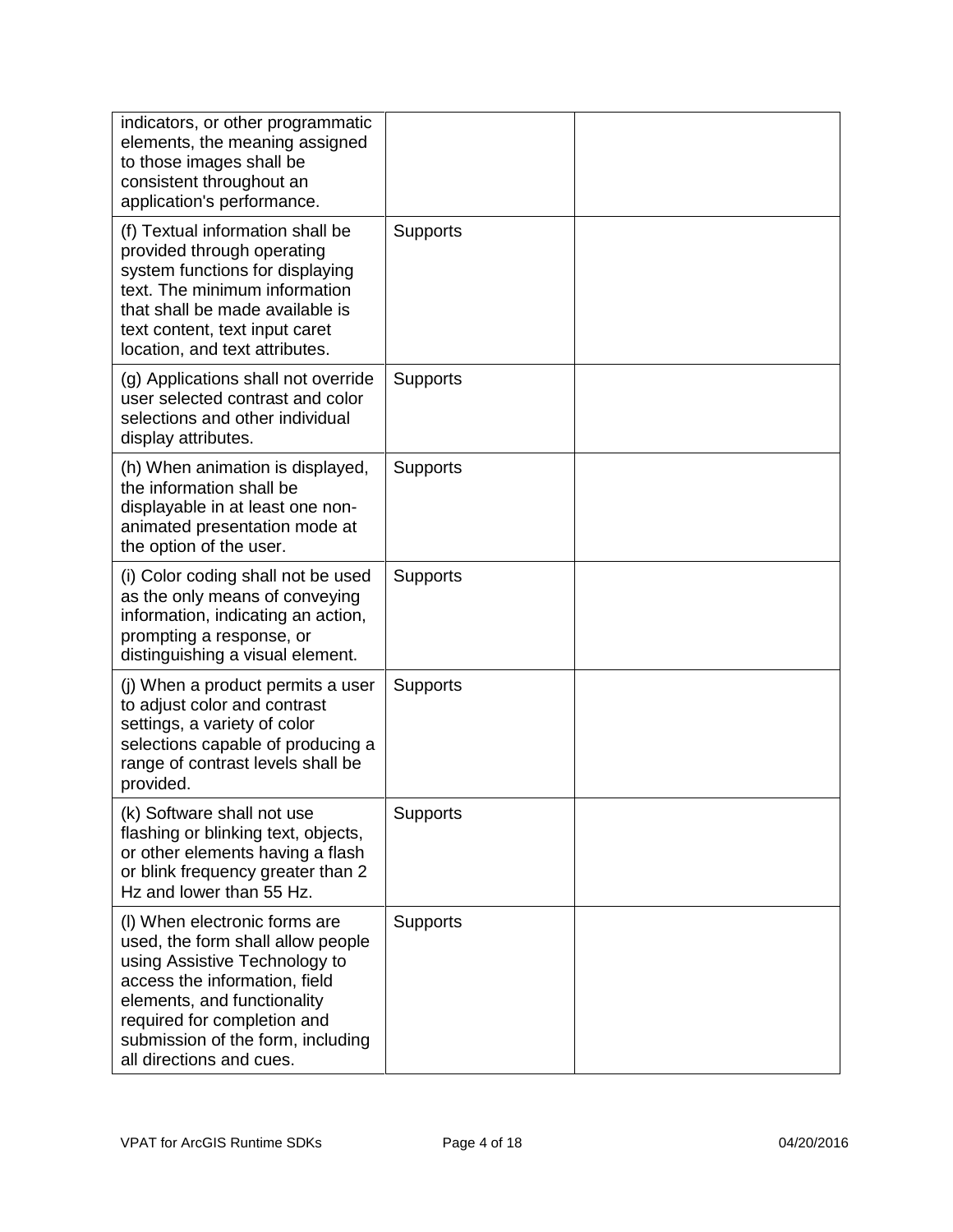| <b>Criteria</b>                                                                                                                                                              | <b>Supporting Features</b> | <b>Remarks and Explanations</b> |
|------------------------------------------------------------------------------------------------------------------------------------------------------------------------------|----------------------------|---------------------------------|
| (a) A text equivalent for every<br>non-text element shall be<br>provided (e.g., via "alt",<br>"longdesc", or in element<br>content).                                         | Not Applicable             |                                 |
| (b) Equivalent alternatives for any<br>multimedia presentation shall be<br>synchronized with the<br>presentation.                                                            | Not Applicable             |                                 |
| (c) Web pages shall be designed<br>so that all information conveyed<br>with color is also available<br>without color, for example from<br>context or markup.                 | Not Applicable             |                                 |
| (d) Documents shall be<br>organized so they are readable<br>without requiring an associated<br>style sheet.                                                                  | Not Applicable             |                                 |
| (e) Redundant text links shall be<br>provided for each active region of<br>a server-side image map.                                                                          | Not Applicable             |                                 |
| (f) Client-side image maps shall<br>be provided instead of server-<br>side image maps except where<br>the regions cannot be defined<br>with an available geometric<br>shape. | Not Applicable             |                                 |
| (g) Row and column headers<br>shall be identified for data tables.                                                                                                           | Not Applicable             |                                 |
| (h) Markup shall be used to<br>associate data cells and header<br>cells for data tables that have two<br>or more logical levels of row or<br>column headers.                 | Not Applicable             |                                 |
| (i) Frames shall be titled with text<br>that facilitates frame identification<br>and navigation.                                                                             | Not Applicable             |                                 |
| (j) Pages shall be designed to<br>avoid causing the screen to<br>flicker with a frequency greater<br>than 2 Hz and lower than 55 Hz.                                         | Not Applicable             |                                 |

*Section 1194.22 Web-based Internet Information and Applications – Detail*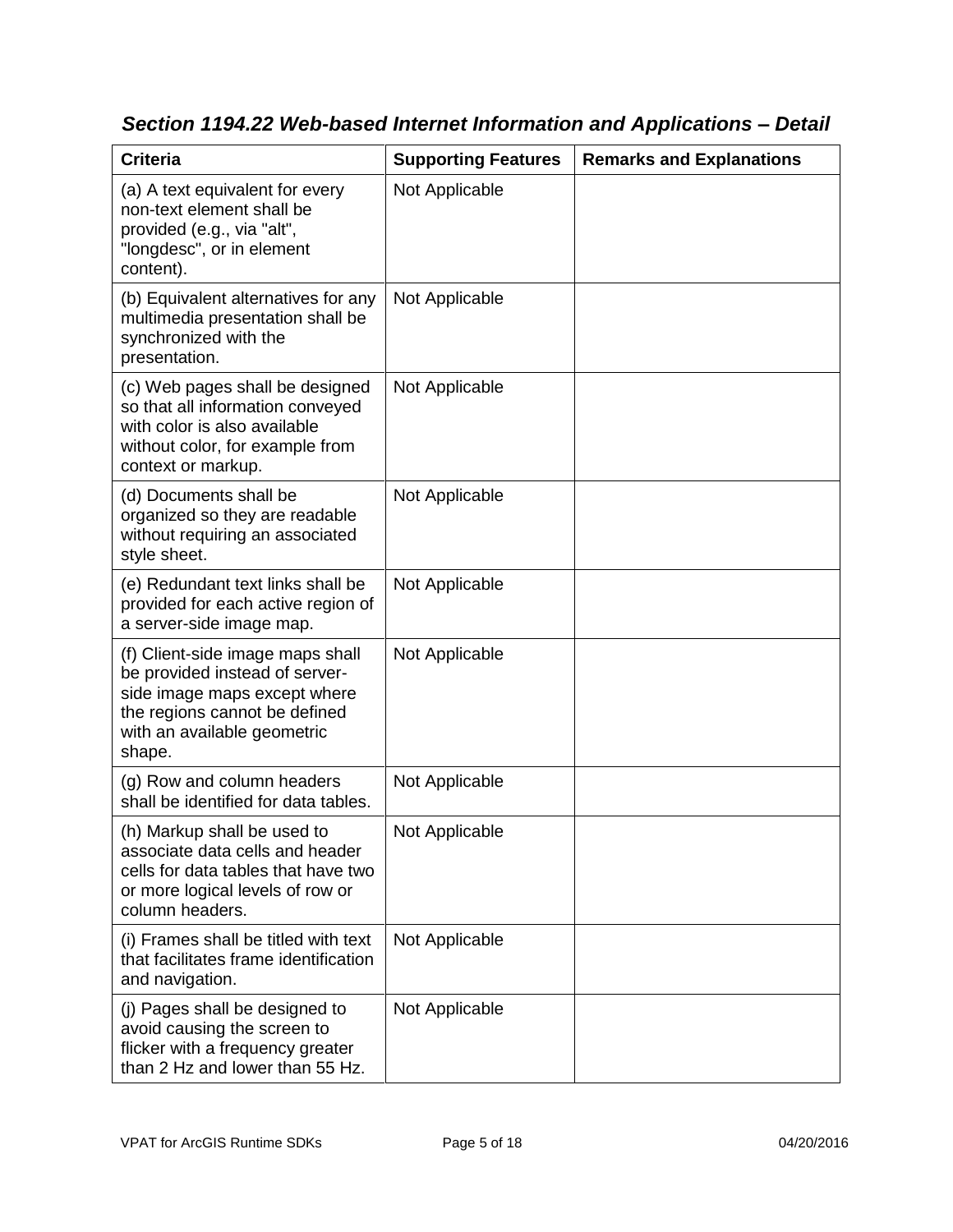| (k) A text-only page, with<br>equivalent information or<br>functionality, shall be provided to<br>make a web site comply with the<br>provisions of this part, when<br>compliance cannot be<br>accomplished in any other way.<br>The content of the text-only page<br>shall be updated whenever the<br>primary page changes. | Not Applicable |  |
|-----------------------------------------------------------------------------------------------------------------------------------------------------------------------------------------------------------------------------------------------------------------------------------------------------------------------------|----------------|--|
| (I) When pages utilize scripting<br>languages to display content, or<br>to create interface elements, the<br>information provided by the script<br>shall be identified with functional<br>text that can be read by Assistive<br>Technology.                                                                                 | Not Applicable |  |
| (m) When a web page requires<br>that an applet, plug-in or other<br>application be present on the<br>client system to interpret page<br>content, the page must provide a<br>link to a plug-in or applet that<br>complies with $§1194.21(a)$<br>through (I).                                                                 | Not Applicable |  |
| (n) When electronic forms are<br>designed to be completed on-<br>line, the form shall allow people<br>using Assistive Technology to<br>access the information, field<br>elements, and functionality<br>required for completion and<br>submission of the form, including<br>all directions and cues.                         | Not Applicable |  |
| (o) A method shall be provided<br>that permits users to skip<br>repetitive navigation links.                                                                                                                                                                                                                                | Not Applicable |  |
| (p) When a timed response is<br>required, the user shall be alerted<br>and given sufficient time to<br>indicate more time is required.                                                                                                                                                                                      | Not Applicable |  |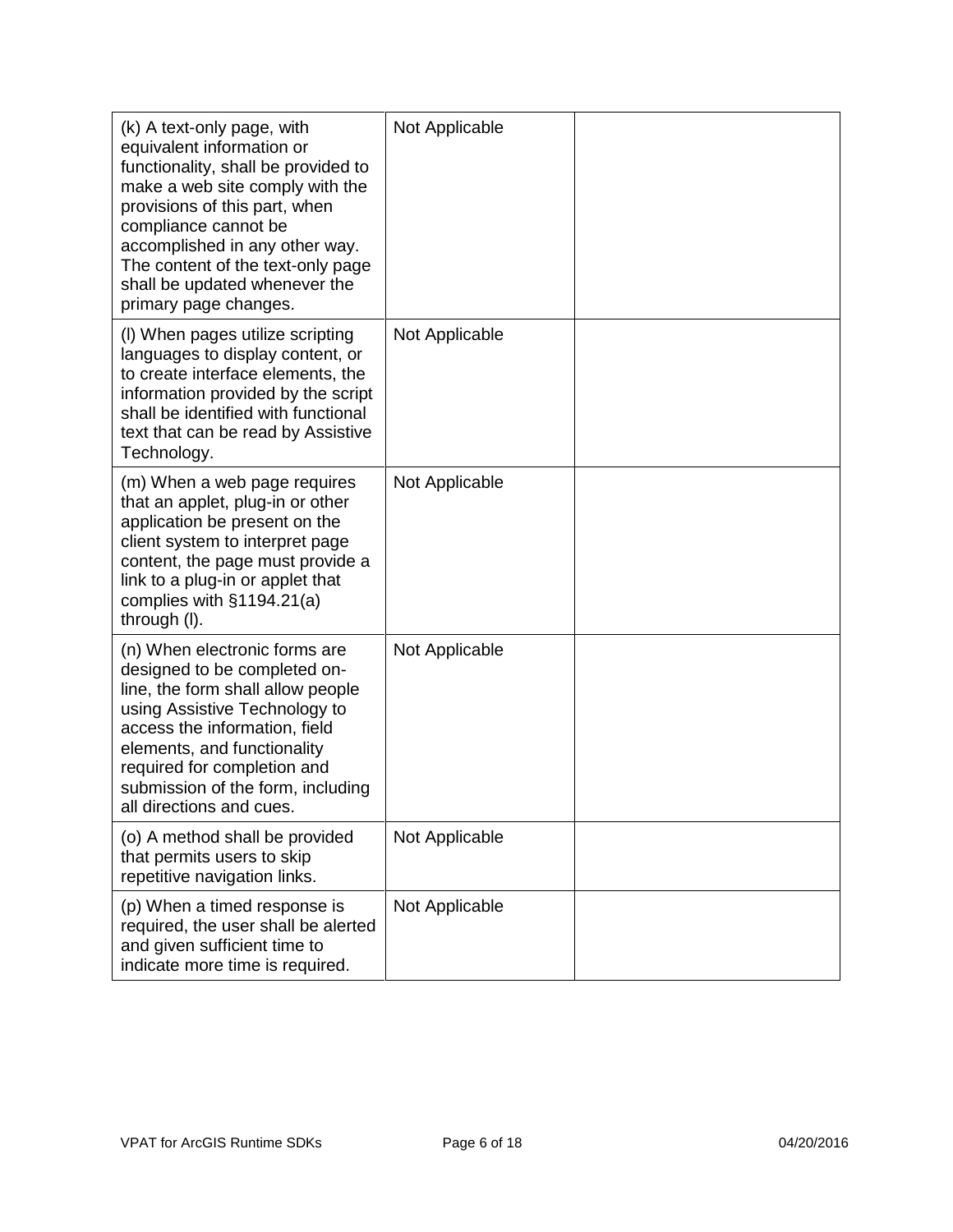| <b>Criteria</b>                                                                                                                                                                                                                                                                                                                                                       | <b>Supporting Features</b> | <b>Remarks and Explanations</b> |
|-----------------------------------------------------------------------------------------------------------------------------------------------------------------------------------------------------------------------------------------------------------------------------------------------------------------------------------------------------------------------|----------------------------|---------------------------------|
| (a) Telecommunications products<br>or systems which provide a<br>function allowing voice<br>communication and which do not<br>themselves provide a TTY<br>functionality shall provide a<br>standard non-acoustic<br>connection point for TTYs.<br>Microphones shall be capable of<br>being turned on and off to allow<br>the user to intermix speech with<br>TTY use. | Not Applicable             |                                 |
| (b) Telecommunications products<br>which include voice<br>communication functionality shall<br>support all commonly used cross-<br>manufacturer non-proprietary<br>standard TTY signal protocols.                                                                                                                                                                     | Not Applicable             |                                 |
| (c) Voice mail, auto-attendant,<br>and interactive voice response<br>telecommunications systems<br>shall be usable by TTY users<br>with their TTYs.                                                                                                                                                                                                                   | Not Applicable             |                                 |
| (d) Voice mail, messaging, auto-<br>attendant, and interactive voice<br>response telecommunications<br>systems that require a response<br>from a user within a time interval,<br>shall give an alert when the time<br>interval is about to run out, and<br>shall provide sufficient time for<br>the user to indicate more time is<br>required.                        | Not Applicable             |                                 |
| (e) Where provided, caller<br>identification and similar<br>telecommunications functions<br>shall also be available for users<br>of TTYs, and for users who<br>cannot see displays.                                                                                                                                                                                   | Not Applicable             |                                 |
| (f) For transmitted voice signals,<br>telecommunications products<br>shall provide a gain adjustable up<br>to a minimum of 20 dB. For<br>incremental volume control, at                                                                                                                                                                                               | Not Applicable             |                                 |

### *Section 1194.23 Telecommunications Products – Detail*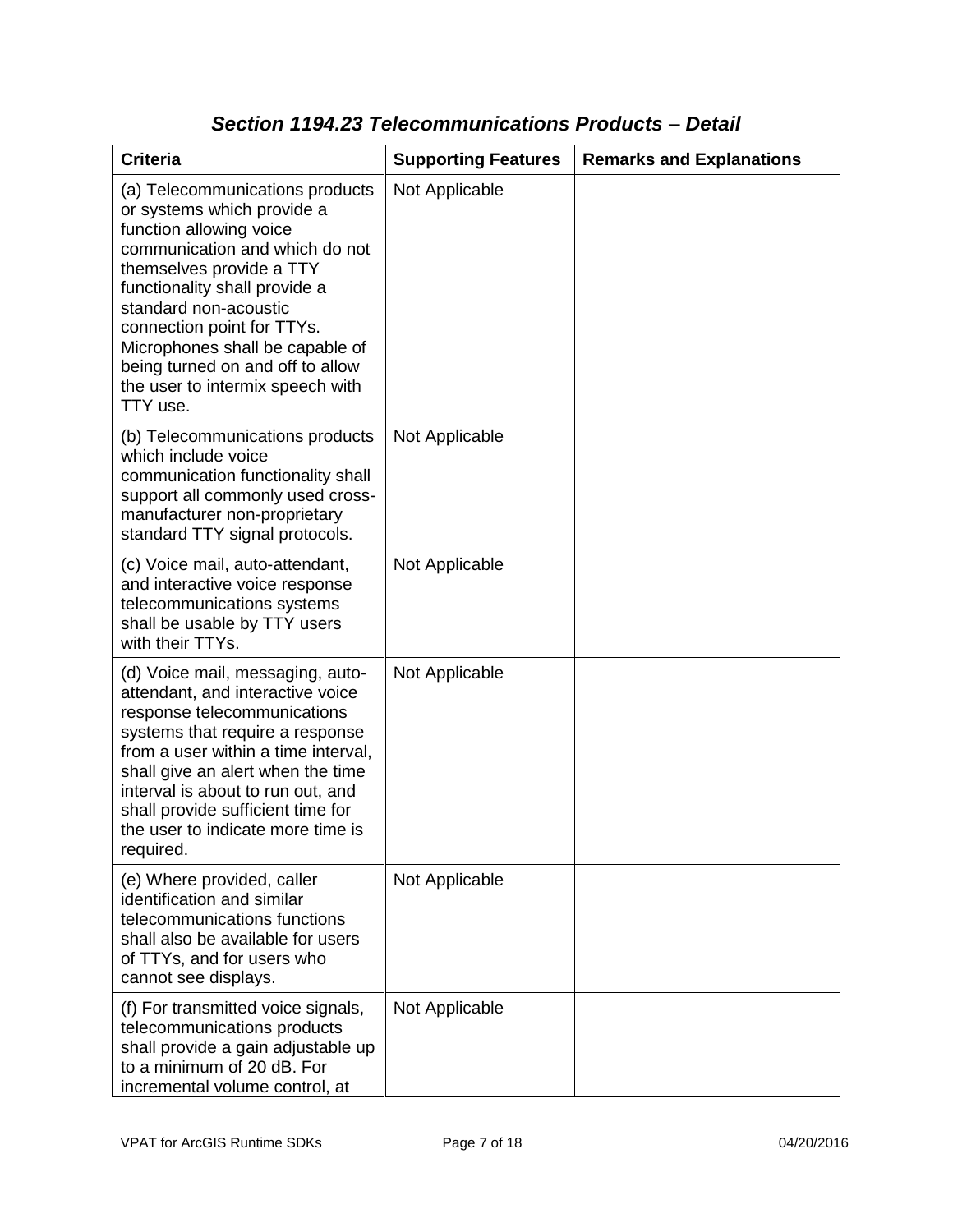| least one intermediate step of 12<br>dB of gain shall be provided.                                                                                                                                                                                                                                                                                                                                                                                                                                                   |                |  |
|----------------------------------------------------------------------------------------------------------------------------------------------------------------------------------------------------------------------------------------------------------------------------------------------------------------------------------------------------------------------------------------------------------------------------------------------------------------------------------------------------------------------|----------------|--|
| (g) If the telecommunications<br>product allows a user to adjust<br>the receive volume, a function<br>shall be provided to automatically<br>reset the volume to the default<br>level after every use.                                                                                                                                                                                                                                                                                                                | Not Applicable |  |
| (h) Where a telecommunications<br>product delivers output by an<br>audio transducer which is<br>normally held up to the ear, a<br>means for effective magnetic<br>wireless coupling to hearing<br>technologies shall be provided.                                                                                                                                                                                                                                                                                    | Not Applicable |  |
| (i) Interference to hearing<br>technologies (including hearing<br>aids, cochlear implants, and<br>assistive listening devices) shall<br>be reduced to the lowest possible<br>level that allows a user of hearing<br>technologies to utilize the<br>telecommunications product.                                                                                                                                                                                                                                       | Not Applicable |  |
| (i) Products that transmit or<br>conduct information or<br>communication, shall pass<br>through cross-manufacturer, non-<br>proprietary, industry-standard<br>codes, translation protocols,<br>formats or other information<br>necessary to provide the<br>information or communication in<br>a usable format. Technologies<br>which use encoding, signal<br>compression, format<br>transformation, or similar<br>techniques shall not remove<br>information needed for access or<br>shall restore it upon delivery. | Not Applicable |  |
| (k)(1) Products which have<br>mechanically operated controls<br>or keys shall comply with the<br>following: Controls and Keys<br>shall be tactilely discernible<br>without activating the controls or<br>keys.                                                                                                                                                                                                                                                                                                       | Not Applicable |  |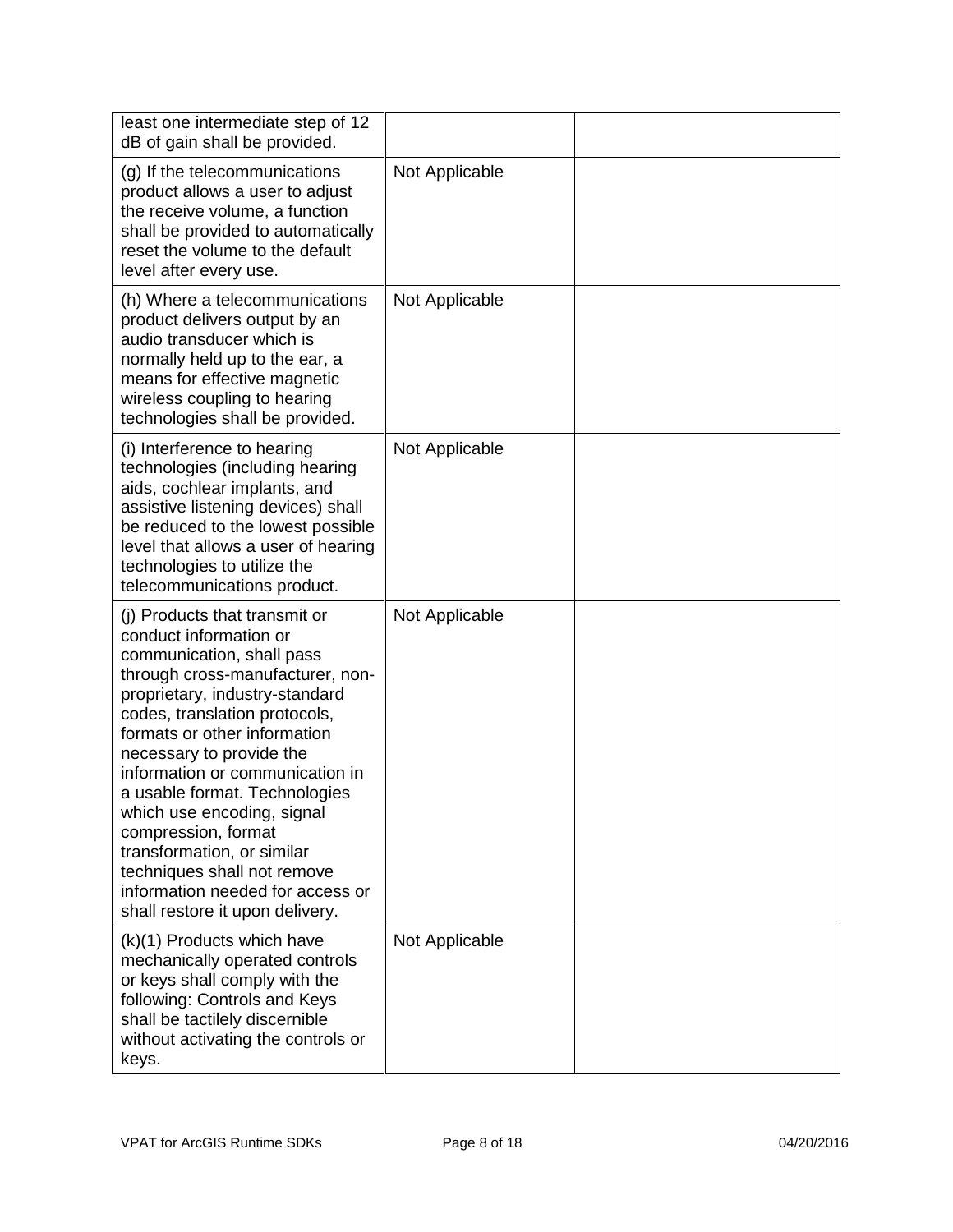| (k)(2) Products which have<br>mechanically operated controls<br>or keys shall comply with the<br>following: Controls and Keys<br>shall be operable with one hand<br>and shall not require tight<br>grasping, pinching, twisting of the<br>wrist. The force required to<br>activate controls and keys shall<br>be 5 lbs. (22.2N) maximum. |                |  |
|------------------------------------------------------------------------------------------------------------------------------------------------------------------------------------------------------------------------------------------------------------------------------------------------------------------------------------------|----------------|--|
| (k)(3) Products which have<br>mechanically operated controls<br>or keys shall comply with the<br>following: If key repeat is<br>supported, the delay before<br>repeat shall be adjustable to at<br>least 2 seconds. Key repeat rate<br>shall be adjustable to 2 seconds<br>per character.                                                | Not Applicable |  |
| $(k)(4)$ Products which have<br>mechanically operated controls<br>or keys shall comply with the<br>following: The status of all locking<br>or toggle controls or keys shall be<br>visually discernible, and<br>discernible either through touch<br>or sound.                                                                             | Not Applicable |  |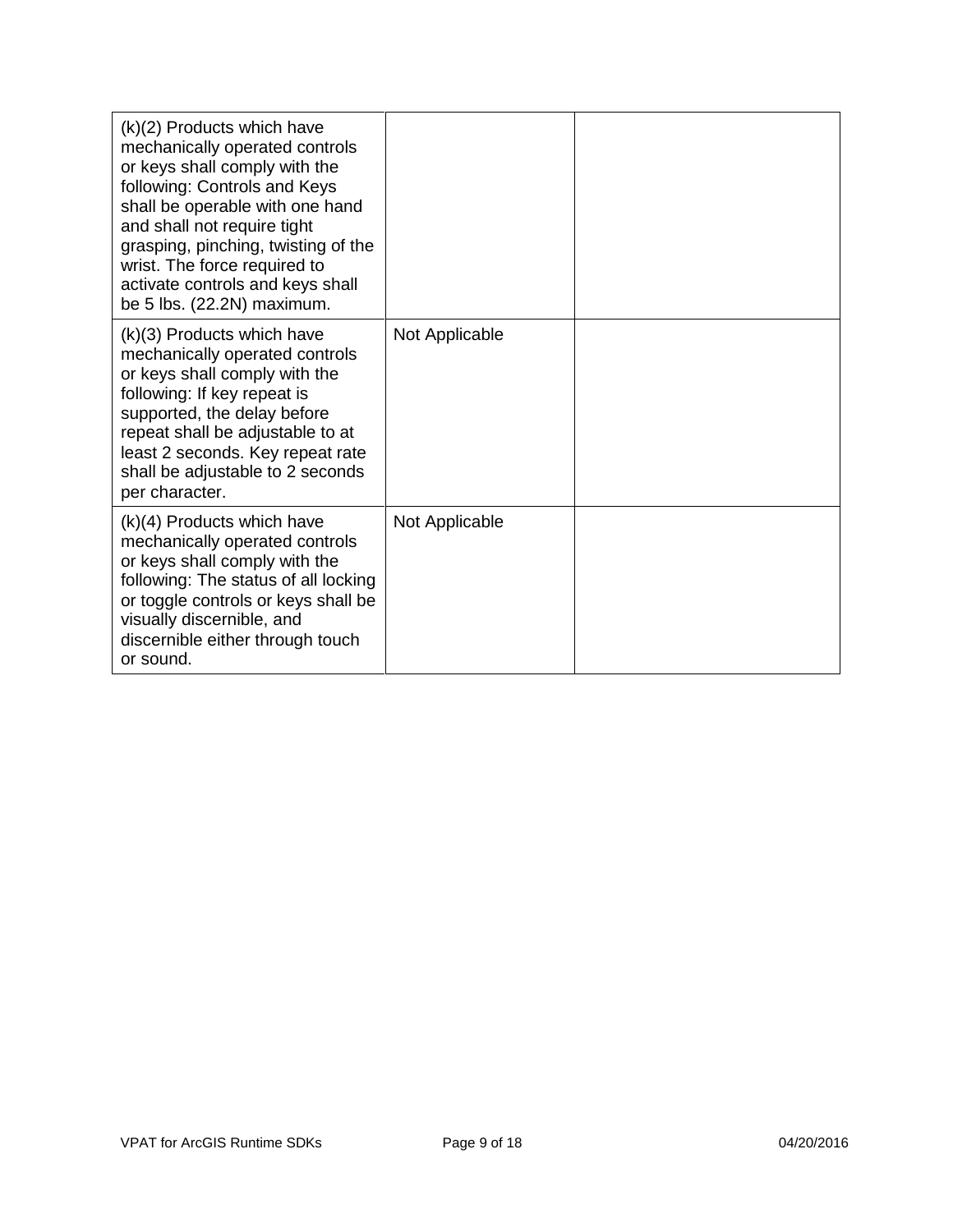| <b>Criteria</b>                                                                                                                                                                                                                                                                                                                                                                                                                                                                                                                                                                                                                                                                                                                                                                                                                                                                                                                                                           | <b>Supporting Features</b> | <b>Remarks and Explanations</b> |
|---------------------------------------------------------------------------------------------------------------------------------------------------------------------------------------------------------------------------------------------------------------------------------------------------------------------------------------------------------------------------------------------------------------------------------------------------------------------------------------------------------------------------------------------------------------------------------------------------------------------------------------------------------------------------------------------------------------------------------------------------------------------------------------------------------------------------------------------------------------------------------------------------------------------------------------------------------------------------|----------------------------|---------------------------------|
| a) All analog television displays<br>13 inches and larger, and<br>computer equipment that<br>includes analog television<br>receiver or display circuitry, shall<br>be equipped with caption<br>decoder circuitry which<br>appropriately receives, decodes,<br>and displays closed captions<br>from broadcast, cable, videotape,<br>and DVD signals. As soon as<br>practicable, but not later than<br>July 1, 2002, widescreen digital<br>television (DTV) displays<br>measuring at least 7.8 inches<br>vertically, DTV sets with<br>conventional displays measuring<br>at least 13 inches vertically, and<br>stand-alone DTV tuners, whether<br>or not they are marketed with<br>display screens, and computer<br>equipment that includes DTV<br>receiver or display circuitry, shall<br>be equipped with caption<br>decoder circuitry which<br>appropriately receives, decodes,<br>and displays closed captions<br>from broadcast, cable, videotape,<br>and DVD signals. | Not Applicable             |                                 |
| (b) Television tuners, including<br>tuner cards for use in computers,<br>shall be equipped with secondary<br>audio program playback circuitry.                                                                                                                                                                                                                                                                                                                                                                                                                                                                                                                                                                                                                                                                                                                                                                                                                            | Not Applicable             |                                 |
| (c) All training and informational<br>video and multimedia productions<br>which support the agency's<br>mission, regardless of format,<br>that contain speech or other<br>audio information necessary for<br>the comprehension of the<br>content, shall be open or closed<br>captioned.                                                                                                                                                                                                                                                                                                                                                                                                                                                                                                                                                                                                                                                                                   | Not Applicable             |                                 |
| (d) All training and informational<br>video and multimedia productions<br>which support the agency's                                                                                                                                                                                                                                                                                                                                                                                                                                                                                                                                                                                                                                                                                                                                                                                                                                                                      | Not Applicable             |                                 |

#### *Section 1194.24 Video and Multi-media Products – Detail*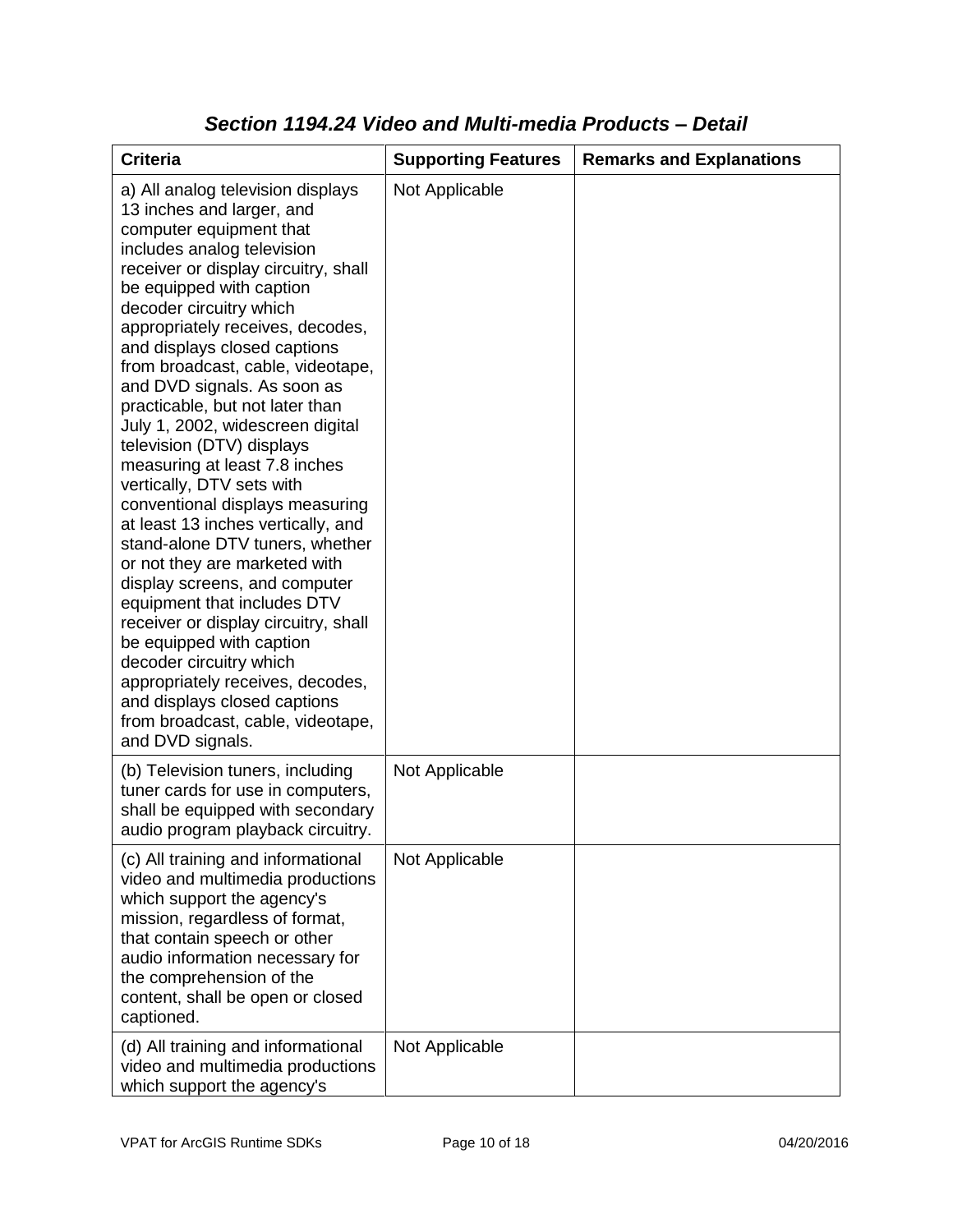| mission, regardless of format,<br>that contain visual information<br>necessary for the comprehension<br>of the content, shall be audio<br>described. |                |  |
|------------------------------------------------------------------------------------------------------------------------------------------------------|----------------|--|
| (e) Display or presentation of<br>alternate text presentation or<br>audio descriptions shall be user-<br>selectable unless permanent.                | Not Applicable |  |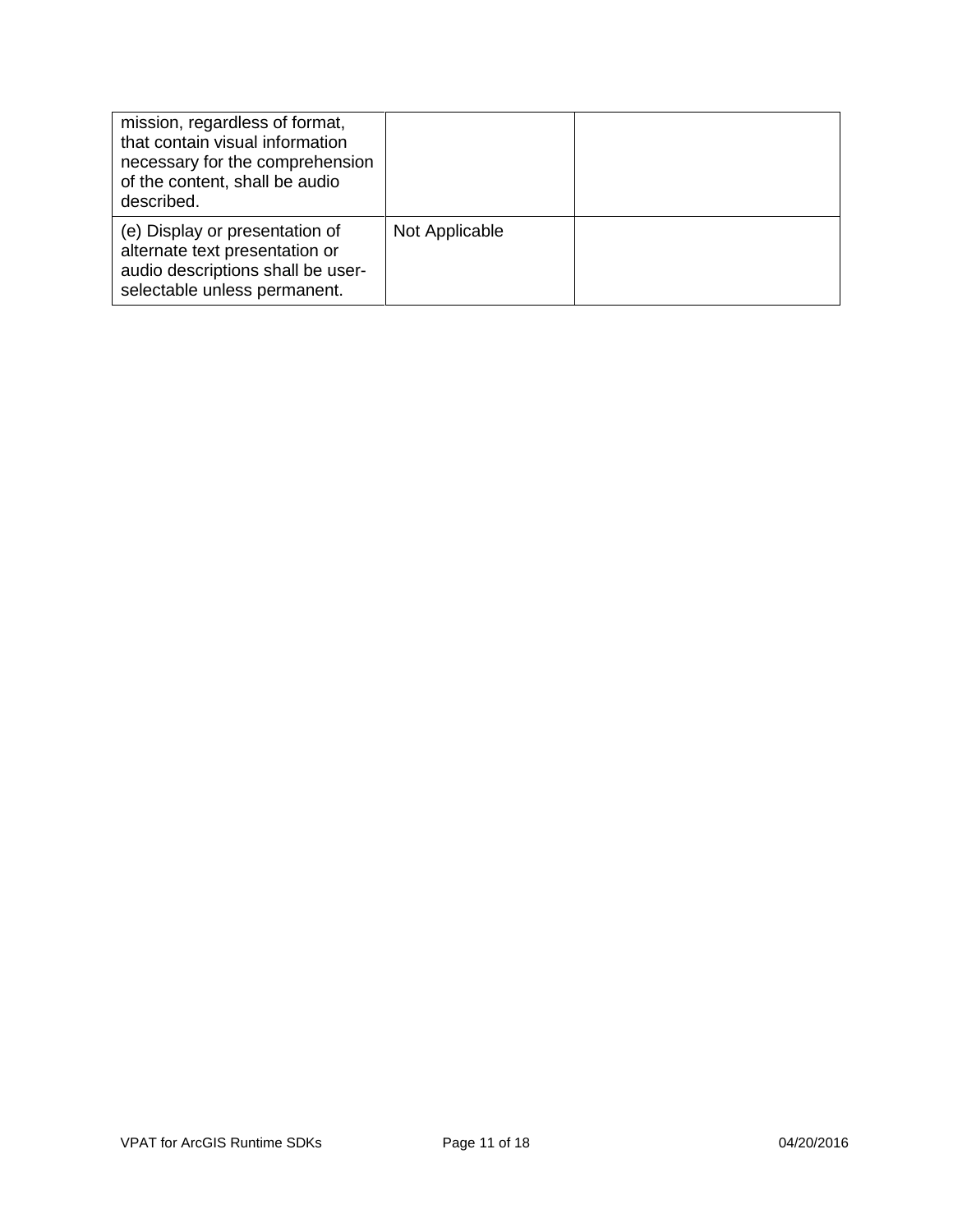### *Section 1194.25 Self-Contained, Closed Products – Detail*

| <b>Criteria</b>                                                                                                                                                                                                                                                                                                                                  | <b>Supporting Features</b> | <b>Remarks and Explanations</b> |
|--------------------------------------------------------------------------------------------------------------------------------------------------------------------------------------------------------------------------------------------------------------------------------------------------------------------------------------------------|----------------------------|---------------------------------|
| (a) Self contained products shall<br>be usable by people with<br>disabilities without requiring an<br>end-user to attach Assistive<br>Technology to the product.<br>Personal headsets for private<br>listening are not Assistive<br>Technology.                                                                                                  | Not Applicable             |                                 |
| (b) When a timed response is<br>required, the user shall be alerted<br>and given sufficient time to<br>indicate more time is required.                                                                                                                                                                                                           | Not Applicable             |                                 |
| (c) Where a product utilizes<br>touchscreens or contact-sensitive<br>controls, an input method shall<br>be provided that complies with<br>§1194.23 (k) (1) through (4).                                                                                                                                                                          | Not Applicable             |                                 |
| (d) When biometric forms of user<br>identification or control are used,<br>an alternative form of<br>identification or activation, which<br>does not require the user to<br>possess particular biological<br>characteristics, shall also be<br>provided.                                                                                         | Not Applicable             |                                 |
| (e) When products provide<br>auditory output, the audio signal<br>shall be provided at a standard<br>signal level through an industry<br>standard connector that will allow<br>for private listening. The product<br>must provide the ability to<br>interrupt, pause, and restart the<br>audio at any time.                                      | Not Applicable             |                                 |
| (f) When products deliver voice<br>output in a public area,<br>incremental volume control shall<br>be provided with output<br>amplification up to a level of at<br>least 65 dB. Where the ambient<br>noise level of the environment is<br>above 45 dB, a volume gain of at<br>least 20 dB above the ambient<br>level shall be user selectable. A | Not Applicable             |                                 |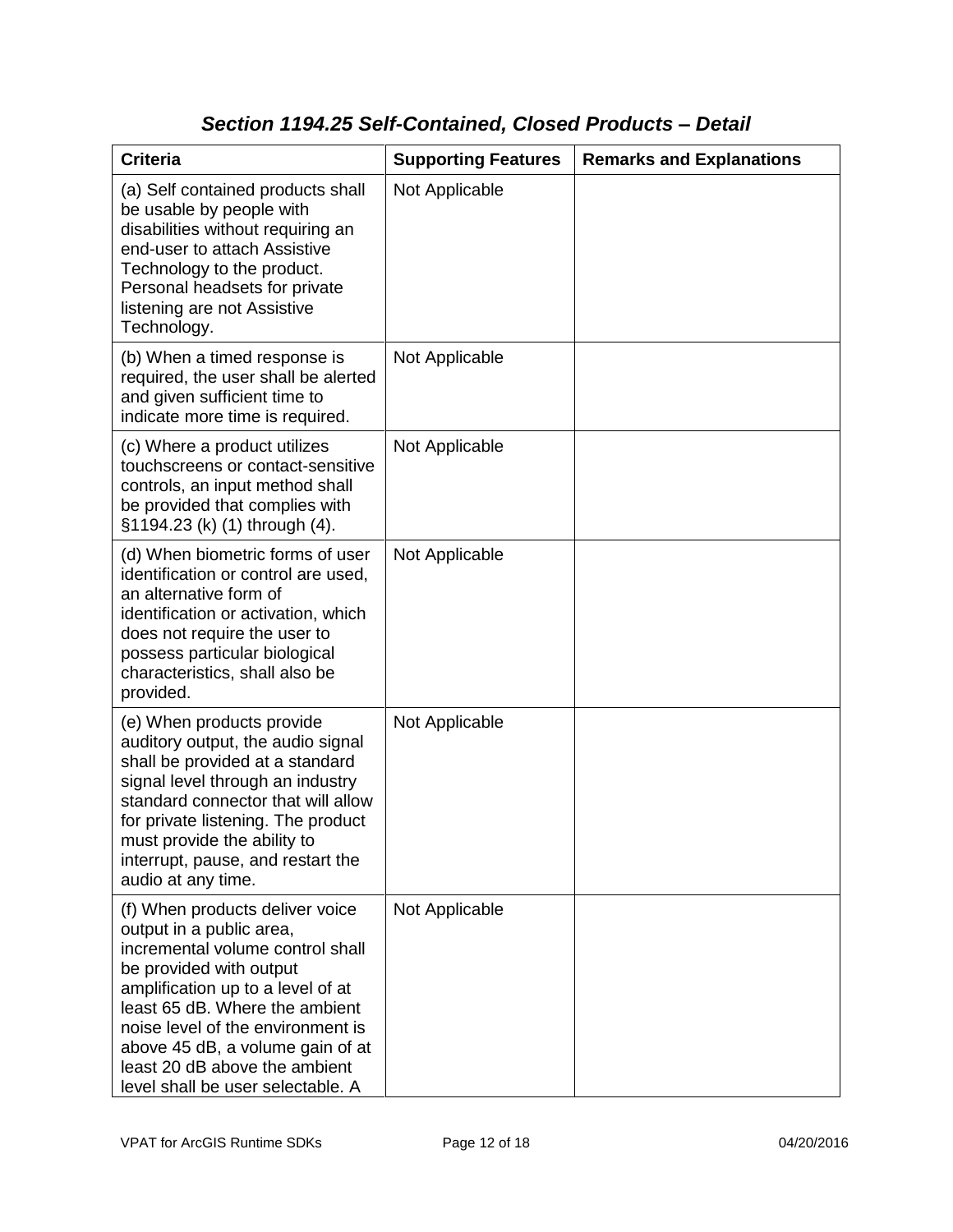| function shall be provided to<br>automatically reset the volume to<br>the default level after every use.                                                                                                                                                                                                                                                                                                                                                                                                                                                                          |                |  |
|-----------------------------------------------------------------------------------------------------------------------------------------------------------------------------------------------------------------------------------------------------------------------------------------------------------------------------------------------------------------------------------------------------------------------------------------------------------------------------------------------------------------------------------------------------------------------------------|----------------|--|
| (g) Color coding shall not be<br>used as the only means of<br>conveying information, indicating<br>an action, prompting a response,<br>or distinguishing a visual<br>element.                                                                                                                                                                                                                                                                                                                                                                                                     | Not Applicable |  |
| (h) When a product permits a<br>user to adjust color and contrast<br>settings, a range of color<br>selections capable of producing a<br>variety of contrast levels shall be<br>provided.                                                                                                                                                                                                                                                                                                                                                                                          | Not Applicable |  |
| (i) Products shall be designed to<br>avoid causing the screen to<br>flicker with a frequency greater<br>than 2 Hz and lower than 55 Hz.                                                                                                                                                                                                                                                                                                                                                                                                                                           | Not Applicable |  |
| (j) (1) Products which are<br>freestanding, non-portable, and<br>intended to be used in one<br>location and which have operable<br>controls shall comply with the<br>following: The position of any<br>operable control shall be<br>determined with respect to a<br>vertical plane, which is 48 inches<br>in length, centered on the<br>operable control, and at the<br>maximum protrusion of the<br>product within the 48 inch length<br>on products which are<br>freestanding, non-portable, and<br>intended to be used in one<br>location and which have operable<br>controls. | Not Applicable |  |
| (j)(2) Products which are<br>freestanding, non-portable, and<br>intended to be used in one<br>location and which have operable<br>controls shall comply with the<br>following: Where any operable<br>control is 10 inches or less<br>behind the reference plane, the<br>height shall be 54 inches<br>maximum and 15 inches                                                                                                                                                                                                                                                        | Not Applicable |  |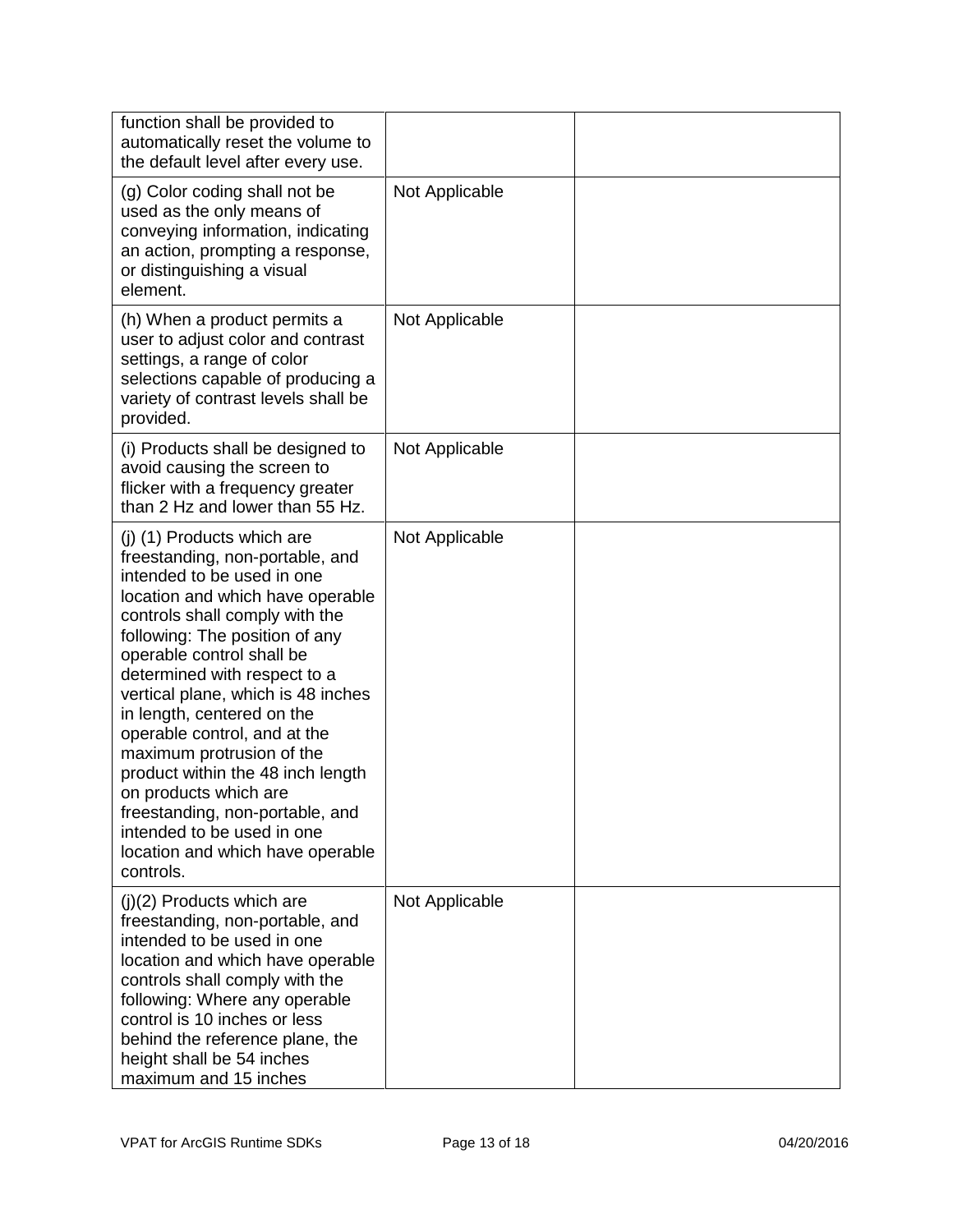| minimum above the floor.                                                                                                                                                                                                                                                                                                                                                                  |                |  |
|-------------------------------------------------------------------------------------------------------------------------------------------------------------------------------------------------------------------------------------------------------------------------------------------------------------------------------------------------------------------------------------------|----------------|--|
| $(j)(3)$ Products which are<br>freestanding, non-portable, and<br>intended to be used in one<br>location and which have operable<br>controls shall comply with the<br>following: Where any operable<br>control is more than 10 inches<br>and not more than 24 inches<br>behind the reference plane, the<br>height shall be 46 inches<br>maximum and 15 inches<br>minimum above the floor. | Not Applicable |  |
| $(i)(4)$ Products which are<br>freestanding, non-portable, and<br>intended to be used in one<br>location and which have operable<br>controls shall comply with the<br>following: Operable controls shall<br>not be more than 24 inches<br>behind the reference plane.                                                                                                                     | Not Applicable |  |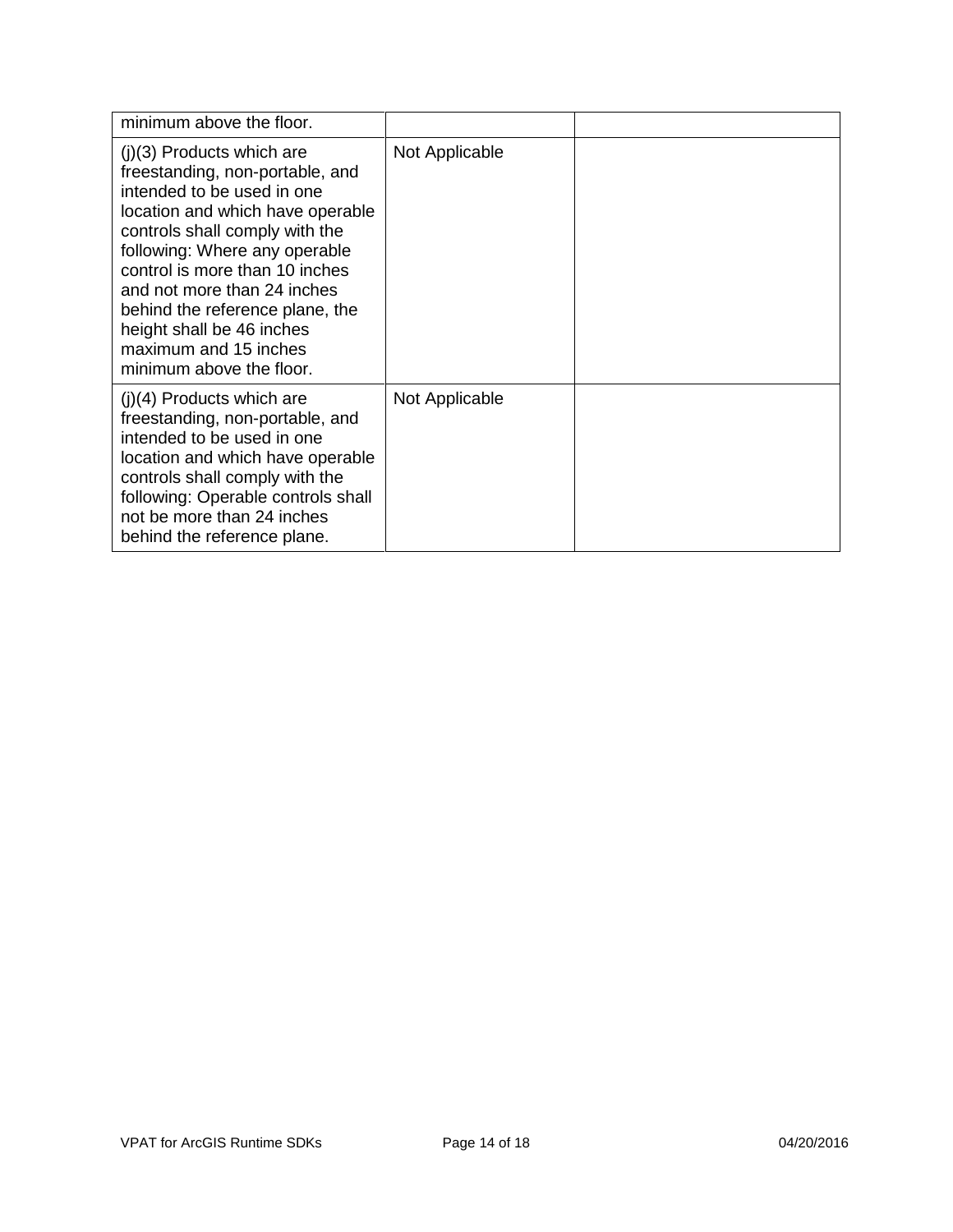| <b>Criteria</b>                                                                                                                                                                                                                                          | <b>Supporting Features</b> | <b>Remarks and Explanations</b> |
|----------------------------------------------------------------------------------------------------------------------------------------------------------------------------------------------------------------------------------------------------------|----------------------------|---------------------------------|
| (a) All mechanically operated<br>controls and keys shall comply<br>with §1194.23 (k) (1) through (4).                                                                                                                                                    | Not Applicable             |                                 |
| (b) If a product utilizes<br>touchscreens or touch-operated<br>controls, an input method shall<br>be provided that complies with<br>§1194.23 (k) (1) through (4).                                                                                        | Not Applicable             |                                 |
| (c) When biometric forms of user<br>identification or control are used,<br>an alternative form of<br>identification or activation, which<br>does not require the user to<br>possess particular biological<br>characteristics, shall also be<br>provided. | Not Applicable             |                                 |
| (d) Where provided, at least one<br>of each type of expansion slots,<br>ports and connectors shall<br>comply with publicly available<br>industry standards.                                                                                              | Not Applicable             |                                 |

# *Section 1194.26 Desktop and Portable Computers – Detail*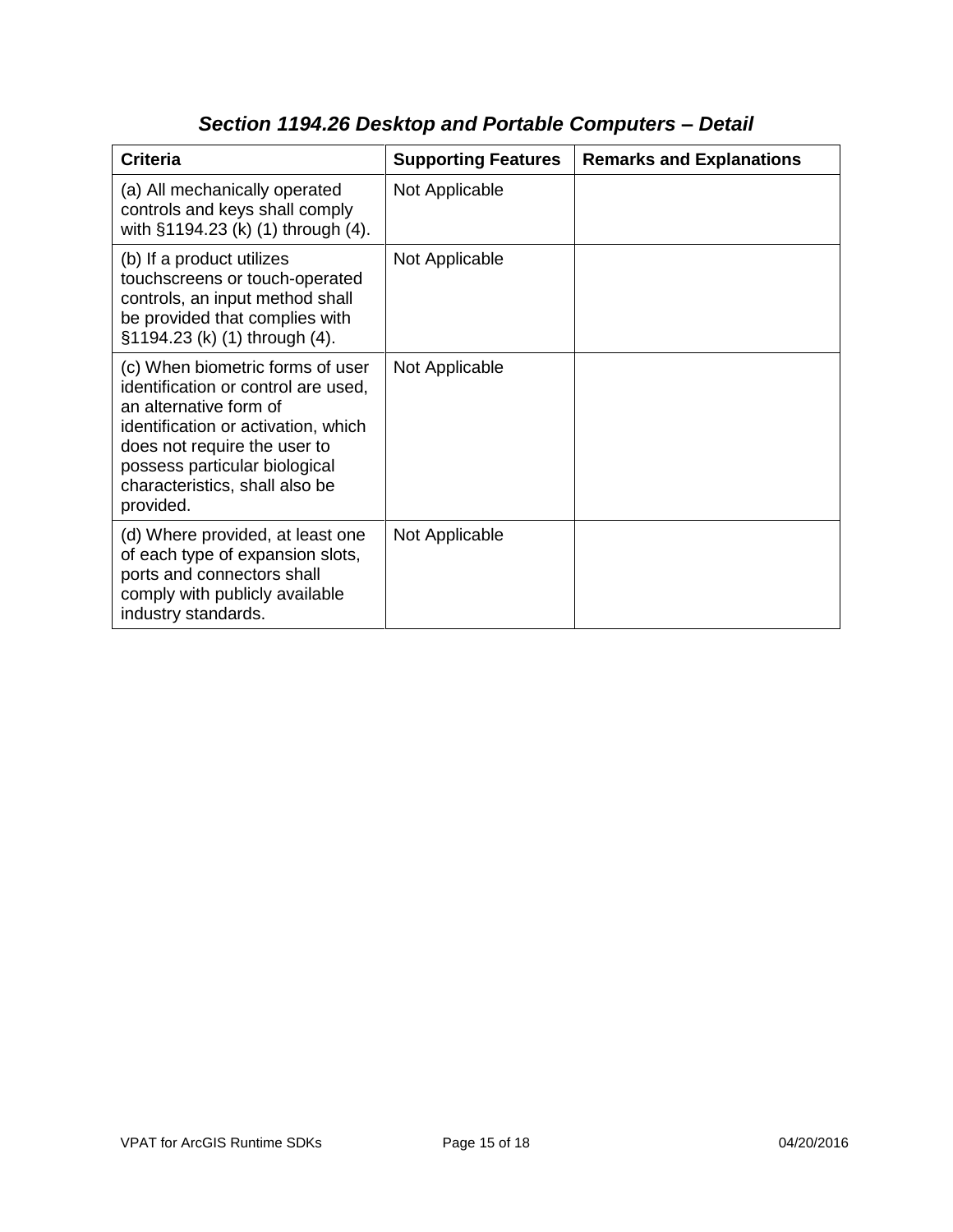| <b>Criteria</b>                                                                                                                                                                                                                                                                                                                        | <b>Supporting Features</b>                                           | <b>Remarks and Explanations</b>                                                                                                                                                                                                                                                                                                                                                                                                                                                                                                                                                           |
|----------------------------------------------------------------------------------------------------------------------------------------------------------------------------------------------------------------------------------------------------------------------------------------------------------------------------------------|----------------------------------------------------------------------|-------------------------------------------------------------------------------------------------------------------------------------------------------------------------------------------------------------------------------------------------------------------------------------------------------------------------------------------------------------------------------------------------------------------------------------------------------------------------------------------------------------------------------------------------------------------------------------------|
| (a) At least one mode of<br>operation and information<br>retrieval that does not require<br>user vision shall be provided, or<br>support for Assistive Technology<br>used by people who are blind or<br>visually impaired shall be<br>provided.                                                                                        | Supports when<br>combined with<br>compatible Assistive<br>Technology | ArcGIS Runtime SDKs are used<br>by developers to build<br>applications with spatial content.<br>Developers may format<br>information so as to take<br>advantage of Assistive<br>Technology for the blind or<br>visually impaired through use of<br>ArcGIS Runtime SDKs, For<br>example, the developer may use<br>an ArcGIS Runtime SDK to<br>include a map window in the<br>application that displays vector<br>and raster elements of<br>geographic information. In this<br>case, the ArcGIS Runtime SDK<br>enables access to the spatial<br>content to support Assistive<br>Technology. |
| (b) At least one mode of<br>operation and information<br>retrieval that does not require<br>visual acuity greater than 20/70<br>shall be provided in audio and<br>enlarged print output working<br>together or independently, or<br>support for Assistive Technology<br>used by people who are visually<br>impaired shall be provided. | Supports when<br>combined with<br>compatible Assistive<br>Technology | ArcGIS Runtime SDKs support<br>text and font size settings in the<br><b>Windows Control Panel</b><br>Accessibility settings as set by<br>the user. For example, an<br>applications map window<br>containing geographic<br>information may have zoom in<br>features on a map, scale<br>changes, or a magnifier window<br>to make the output more usable<br>by people who are visually<br>impaired. The developer may<br>format the spatial content to<br>support Assistive Technology for<br>the visually impaired through an<br>ArcGIS Runtime SDK.                                       |
| (c) At least one mode of<br>operation and information<br>retrieval that does not require<br>user hearing shall be provided, or<br>support for Assistive Technology<br>used by people who are deaf or<br>hard of hearing shall be provided.                                                                                             | Not Applicable                                                       | There is no reliance on hearing<br>to operate.                                                                                                                                                                                                                                                                                                                                                                                                                                                                                                                                            |
| (d) Where audio information is<br>important for the use of a                                                                                                                                                                                                                                                                           | Not Applicable                                                       | There is no reliance on hearing<br>to operate.                                                                                                                                                                                                                                                                                                                                                                                                                                                                                                                                            |

*Section 1194.31 Functional Performance Criteria – Detail*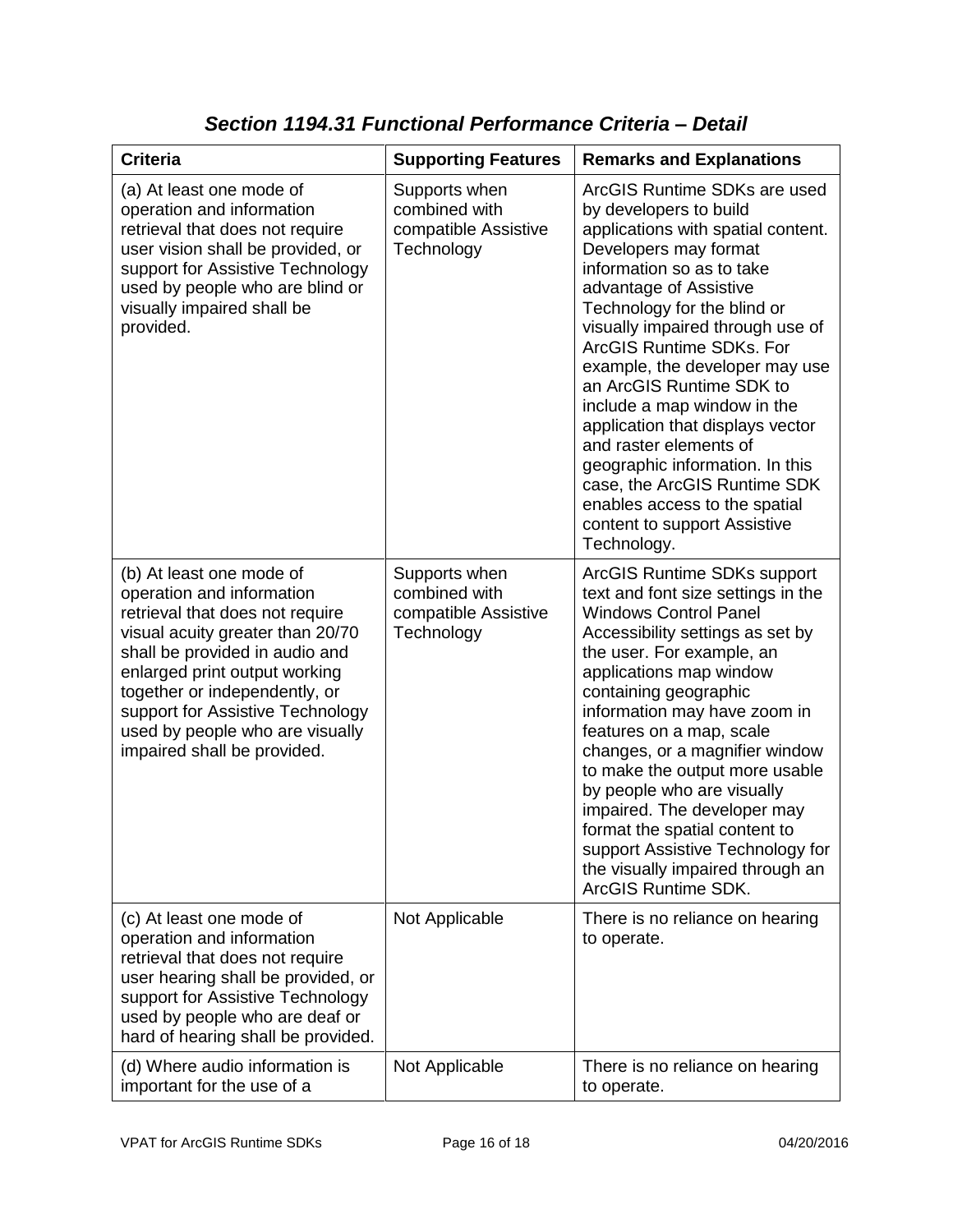| product, at least one mode of<br>operation and information<br>retrieval shall be provided in an<br>enhanced auditory fashion, or<br>support for assistive hearing<br>devices shall be provided.                             |                 |                                                                                                                                                                                                                             |
|-----------------------------------------------------------------------------------------------------------------------------------------------------------------------------------------------------------------------------|-----------------|-----------------------------------------------------------------------------------------------------------------------------------------------------------------------------------------------------------------------------|
| (e) At least one mode of<br>operation and information<br>retrieval that does not require<br>user speech shall be provided, or<br>support for Assistive Technology<br>used by people with disabilities<br>shall be provided. | Not Applicable  | There is no reliance on speech<br>to operate.                                                                                                                                                                               |
| (f) At least one mode of operation<br>and information retrieval that<br>does not require fine motor<br>control or simultaneous actions<br>and that is operable with limited<br>reach and strength shall be<br>provided.     | <b>Supports</b> | Operation and information<br>retrieval is dependent on<br>operating system settings and<br>configurations. ArcGIS Runtime<br>SDKs support operating<br>systems and configurations<br>designed to increase<br>accessibility. |